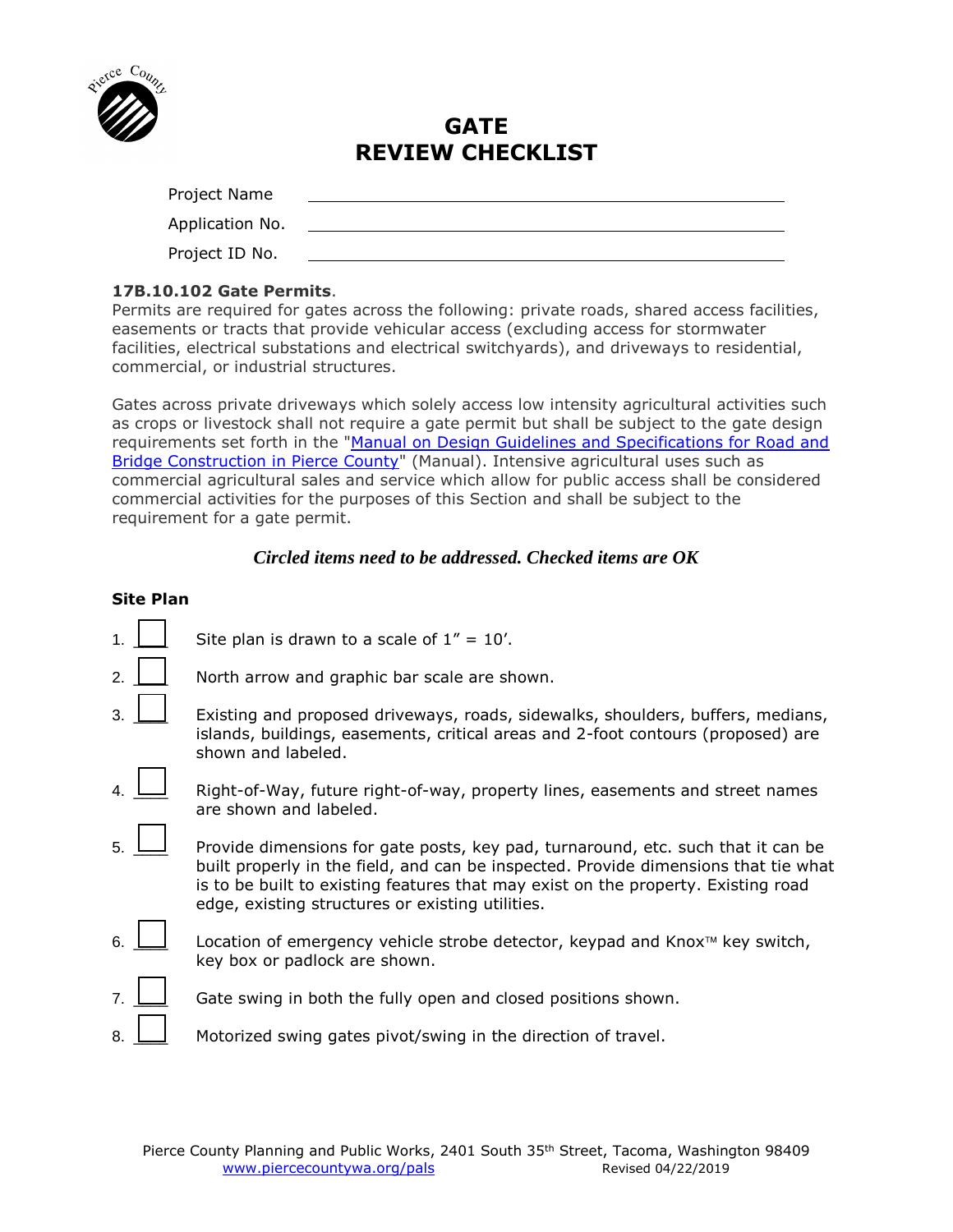## **Roadway Cross-Section/Gate Elevation**

- 9. **EXECR** Cross sectional view of roadway and gate is shown. Include the width of the paving, curb section, shoulders, buffers and sidewalks as applicable and an elevation (front) view of the entire gate system.
- 10.  $\Box$  A dimension of the maximum height and width of each gate panel and support post is shown.
- 11. **I** Cocation of emergency vehicle strobe detector is shown.

#### **Details**

12.  $\Box$  Details of the gate post, keypad and Knox<sup> $M$ </sup> switch pedestals, hinge points and swing direction, track attachments, latches, signs and other accessory appurtenances are shown.

#### **Standard Notes**

13.  $\Box$  Provide appropriate standard notes. Add note(s) number:

#### **All gates**:

- 1. The property owner is responsible for maintaining the rapid entry devices in an operable condition.
- 2. Prior to requesting a Final Inspection from the Development Engineering Section the applicant shall submit a copy of the completed Gate Operation Test form and a copy of the electrical permit. The electrical permit shall be finalled and cover both line and low voltage systems.
- 3. All pivoting gates shall have a minimum of six inches of clearance between the bottom of gate and the traveled surface, through its entire operating arc.

#### **Electrically operated gates**:

- 4. The gate lock shall default to the unlocked position in the event of a loss of electrical power.
- 5. All gates shall open on activation of the Knox key switch and shall remain open until manually reset.
- 6. The safety loop detector circuit shall prevent the gates from closing on a vehicle in its path. An exit loop detector circuit or emergency vehicle strobe detector receiver shall automatically open the gate upon emergency vehicle approach to the exit gate from inside the complex.
- 7. Electrically operated gates require a permit for the installation of line and low voltage devices. Contact the appropriate permitting agency (state or utility company) for required permits. Pierce County does not issue electrical permits.

#### **Emergency vehicle strobe detector equipped gates**:

8. All gates shall open on activation of the emergency vehicle strobe detector and remain open for a minimum of thirty minutes and then automatically close.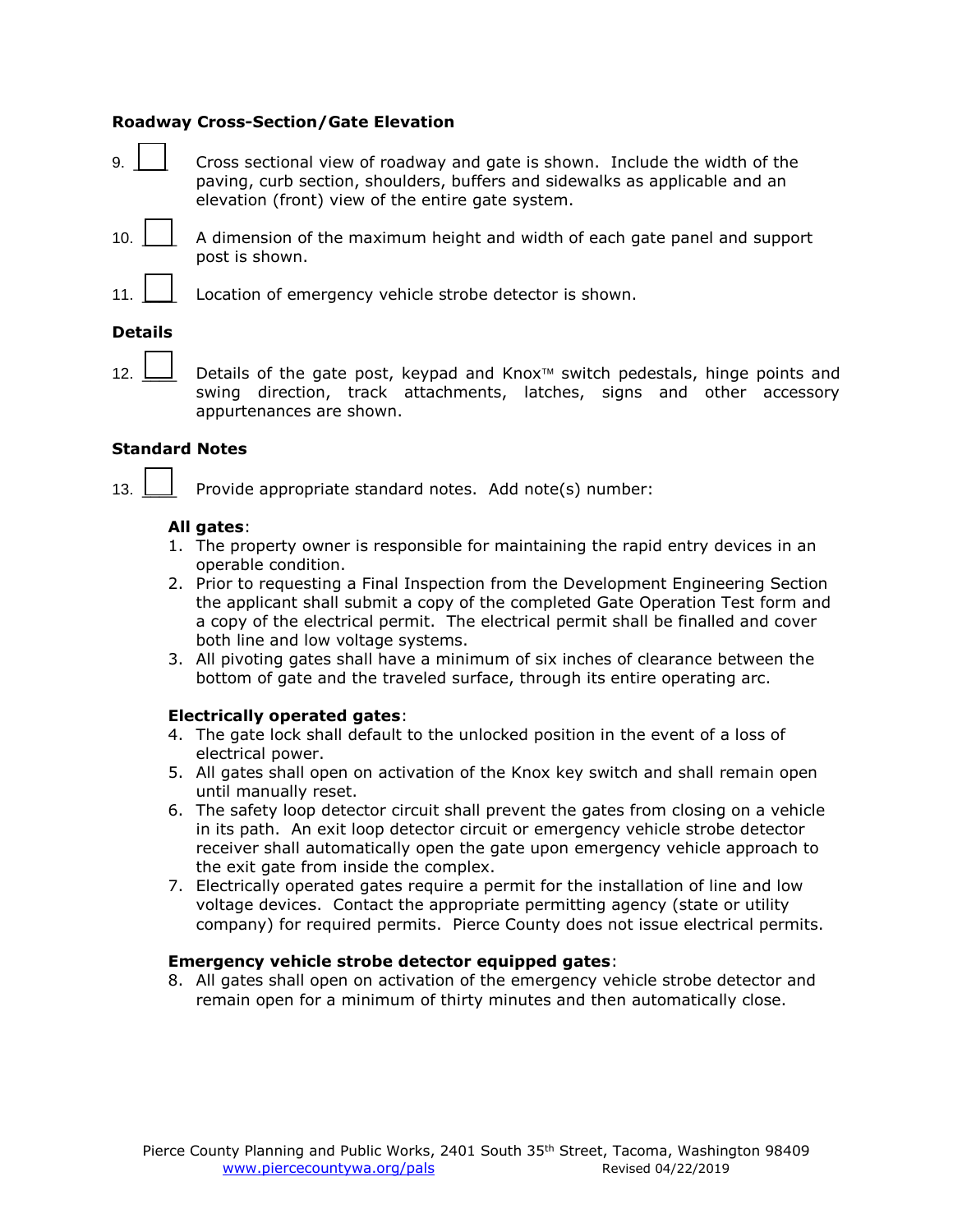## **Structural Details**

- 14.  $\Box$  Gates or supports that exceed 6-feet in height require project specific structural calculations, plans and details stamped by a Professional Engineer licensed by the State of Washington.
- 15.  $\Box$  Column and attached members sizes and specification(s) are shown.
- 16.  $\vert$  Footing length, width and depth is shown.
- 17.  $\Box$  Concrete specification is shown.
- 18.  $\Box$  Reinforcing steel design and specification is shown.
- 19.  $\Box$  Anchor bolt design and specification is shown.
- 20. | | Plans match structural calculations.

## **Catalog Cut Sheets**

If multiple items are shown on a manufacture's catalog cut sheet, clearly note the model number of the item that you are proposing for this application.

- 21.  $\Box$  Provide manufacturer's catalog cut sheet for the:
- 22. **\_\_\_\_\_\_** Gate operator
- 23.  $□$  Knox<sup>™</sup> key switch, key box, or padlock
- 24.  $\Box$  Emergency vehicle strobe detector.

# **Keypads and Keypad Islands**

- 25.  $\Box$  Keypad is located such that a driver does not have to cross an opposing lane of traffic to operate the keypad.
- 26.  $\Box$  Keypad is not located in the traveled way.
- 27.  $\Box$  Length of island is a maximum of 6 feet.
- 28.  $\Box$  Width of island is 3 feet.
- 29.  $\Box$  Keypad and/or keyswitch/box are setback 1 foot from the face of curb or edge of paving.
- $30.$   $\Box$  Maximum height of vegetation is 2 feet above the top of curb.
- 31.  $\vert$  Radius of face of curb is 1.5 feet.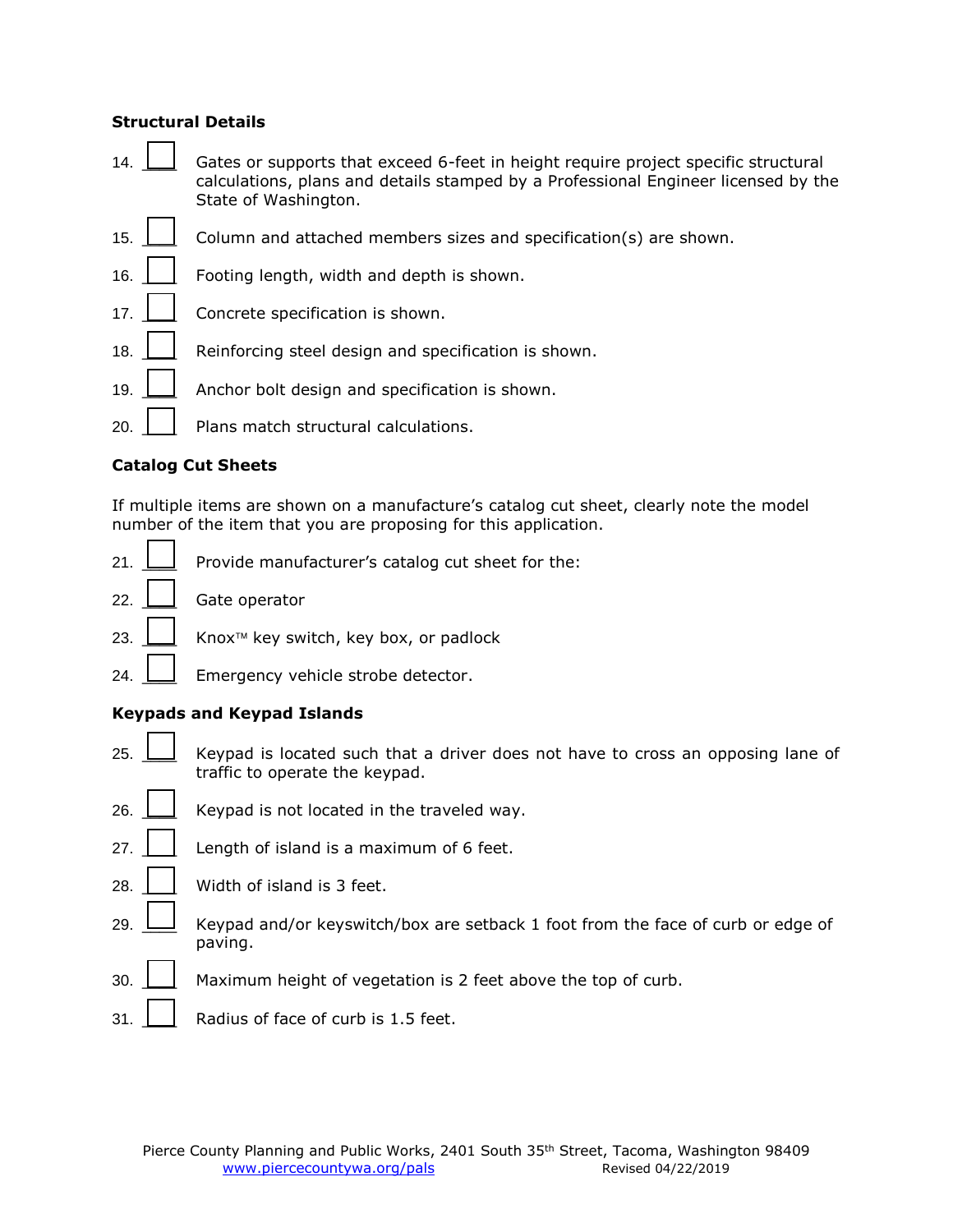## **Emergency Vehicle Strobe Detector**

- 32. \_\_\_\_ Gates which serve 10 or more dwelling units shall have an emergency vehicle strobe detector or an equivalent and compatible system that is approved by the Pierce County Fire Marshal.
- 33. \_\_\_\_ Emergency vehicle strobe detector shall be mounted 8 feet above the roadway and inside the gated area. Locate detector on the right hand gate post as you are entering the gated area.
- 34. When an emergency vehicle strobe detector is required, an exit loop shall automatically open the exit gate when it detects an existing vehicle.

# **Exit and Safety Loops**

35. \_\_\_\_ Mechanized gates shall have safety loops installed in the roadway and a detector circuit in the gate operator to prevent gate closure onto a vehicle in its path.



36.  $\Box$  Length, width and setback from gate of the exit and safety loops are noted on the site plan.

#### **Setbacks**

37. **Quart Contended States shall be set back in accordance with the Gate Design Parameters Table.** See Appendix A in the Manual for the table.

## **Sidewalk and Paved Walkways**

38.  $\Box$  Full width of the sidewalk or paved walkway is maintained around any gate appurtenance.

# **Clear Width**

39. \_\_\_\_ Clear width per Table 2 & Figure 4 (Keypad Island) is provided. See the Manual Appendix for Tables and Figures.

40.  $\Box$  Gate post located behind the back of curb.

#### **Traveled Way**

41.  $\Box$  Gate opens to provide an unobstructed access to all portions of the traveled way.

## **Turn Around**

42.  $\Box$  Gates shall have a turnaround in accordance with the Gate Design Parameters Table. See Appendix A in the Manual for the table.

43. <u>II</u> Turn around conforms to Figure 1 (Circular Turnaround) or an equivalent (min. 30' radius). See the Manual Appendix for Tables and Figures.